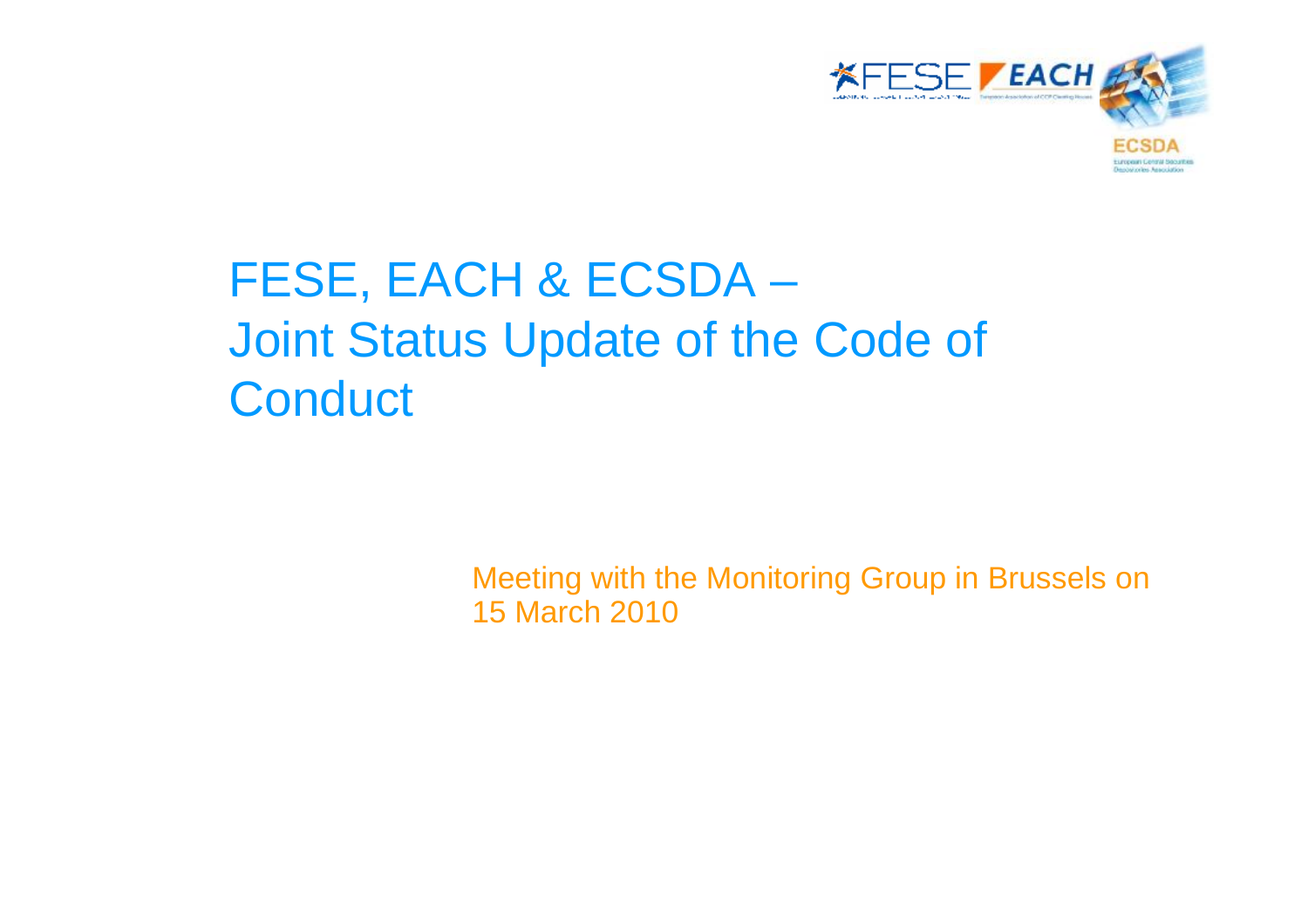

#### **Time schedule – 2010**

|                                 | 2010    |                        |            |     |            |         |  |  |  |
|---------------------------------|---------|------------------------|------------|-----|------------|---------|--|--|--|
|                                 | Jan     | Feb                    | <b>Mar</b> | Apr | <b>May</b> | Jun     |  |  |  |
| <b>MOG Meeting</b>              |         |                        | 15.03.10   |     |            | 17.6.10 |  |  |  |
| <b>FESE Meeting (tbd)</b>       |         |                        |            |     |            |         |  |  |  |
| <b>EACH Meeting</b>             |         | 19.2.10                |            |     | 21.5.10    |         |  |  |  |
| <b>ESCDA Board of Directors</b> |         | 5.2.10                 |            |     |            |         |  |  |  |
| <b>Pan Association Calls</b>    | 11.1.10 | 18.2.10 26.2.10 8.3.10 |            |     |            |         |  |  |  |
| <b>User Meeting</b>             |         |                        | 3.3.10     |     |            |         |  |  |  |
| Informal pre-Meeting with COM   |         |                        | 2.3.10     |     |            |         |  |  |  |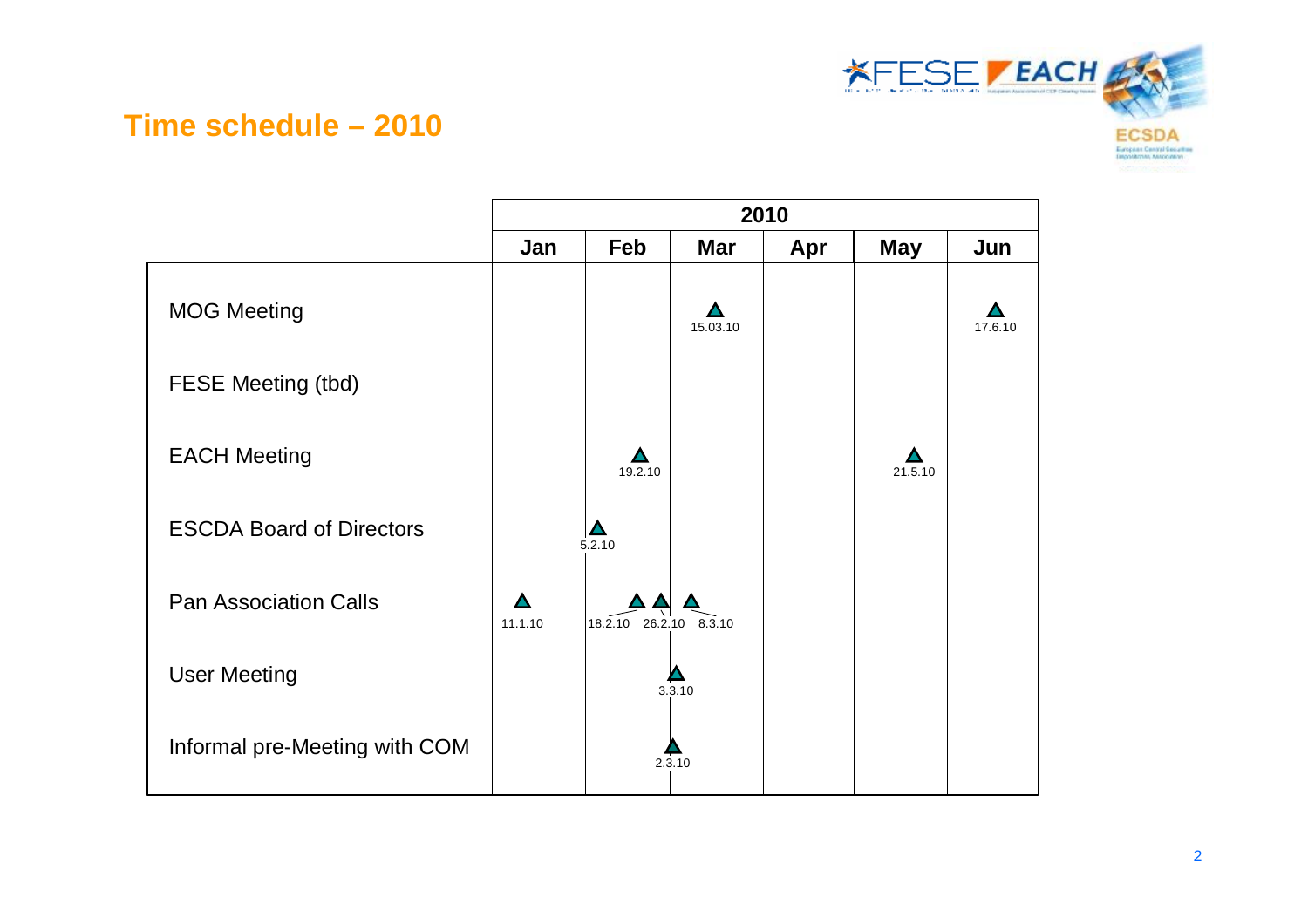

#### **Stocktaking of the Code of Conduct**

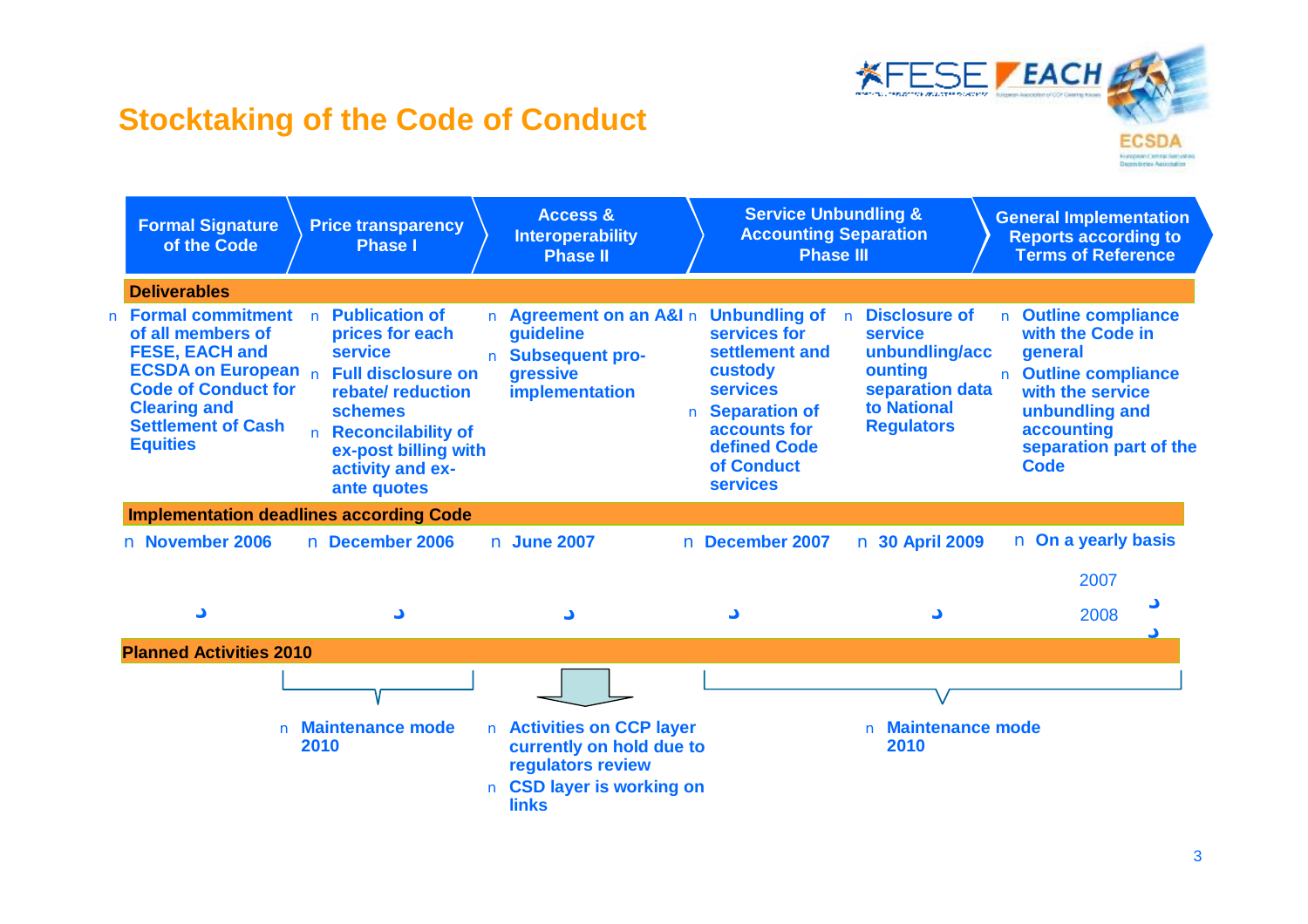

#### **Agenda**

# **Maintenance**

- § **Price Transparency (Articles 7 - 18)**
- § **Service Unbundling & Accounting Separation (Articles 38 - 44)**

#### **Monitoring / Progress Reporting**  Ш

§ **Access and Interoperability (Articles 19 - 37)**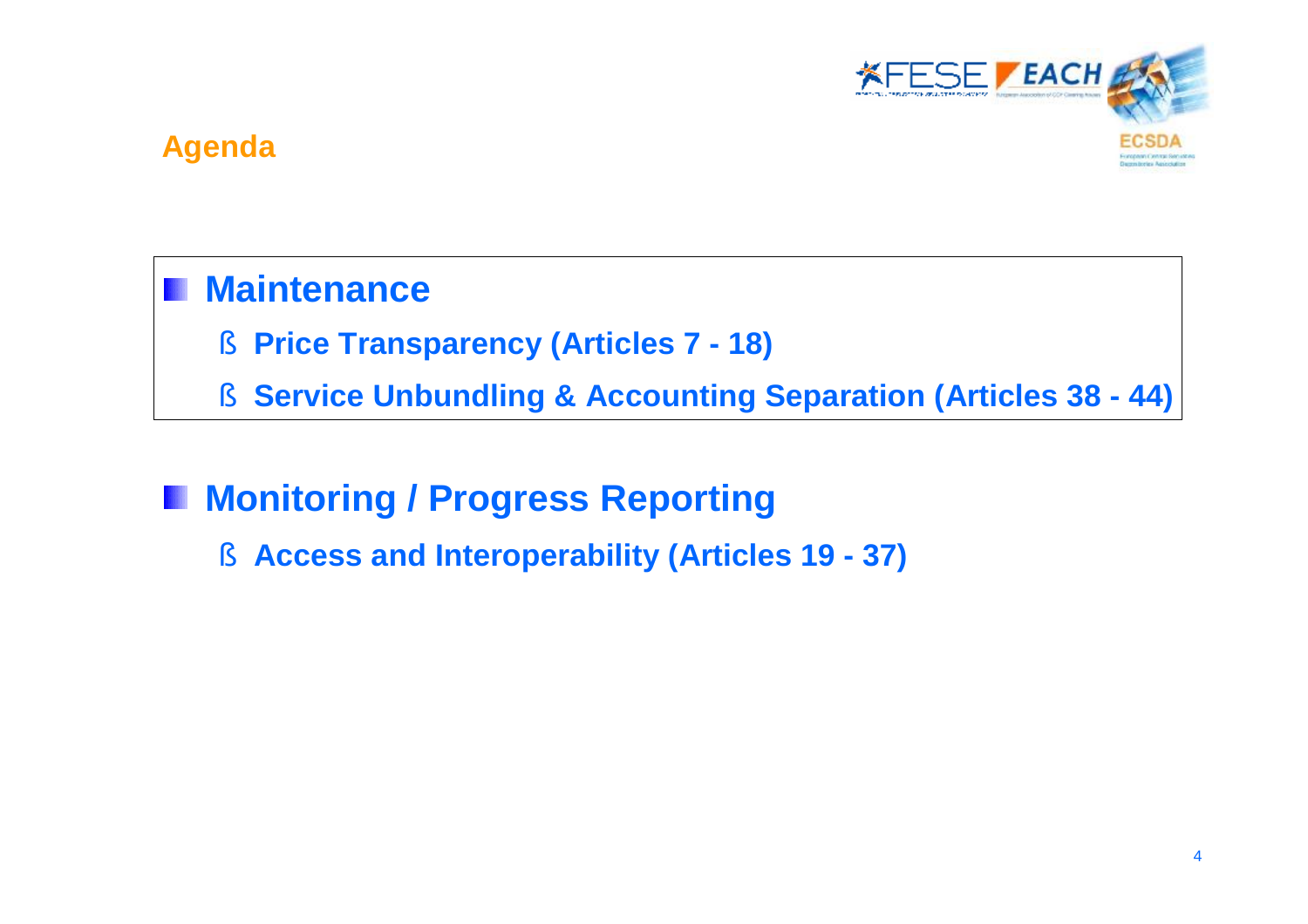**Price Transparency**



**Infrastructures are in maintenance mode and are committed to continue efforts of price transparency:**

- **Ensure that price changes are publicly announced**
- **Update price examples, if necessary**
- **Ensure that price changes are up-dated in**  W **conversion tables on a continuous basis**

uropean Central Securities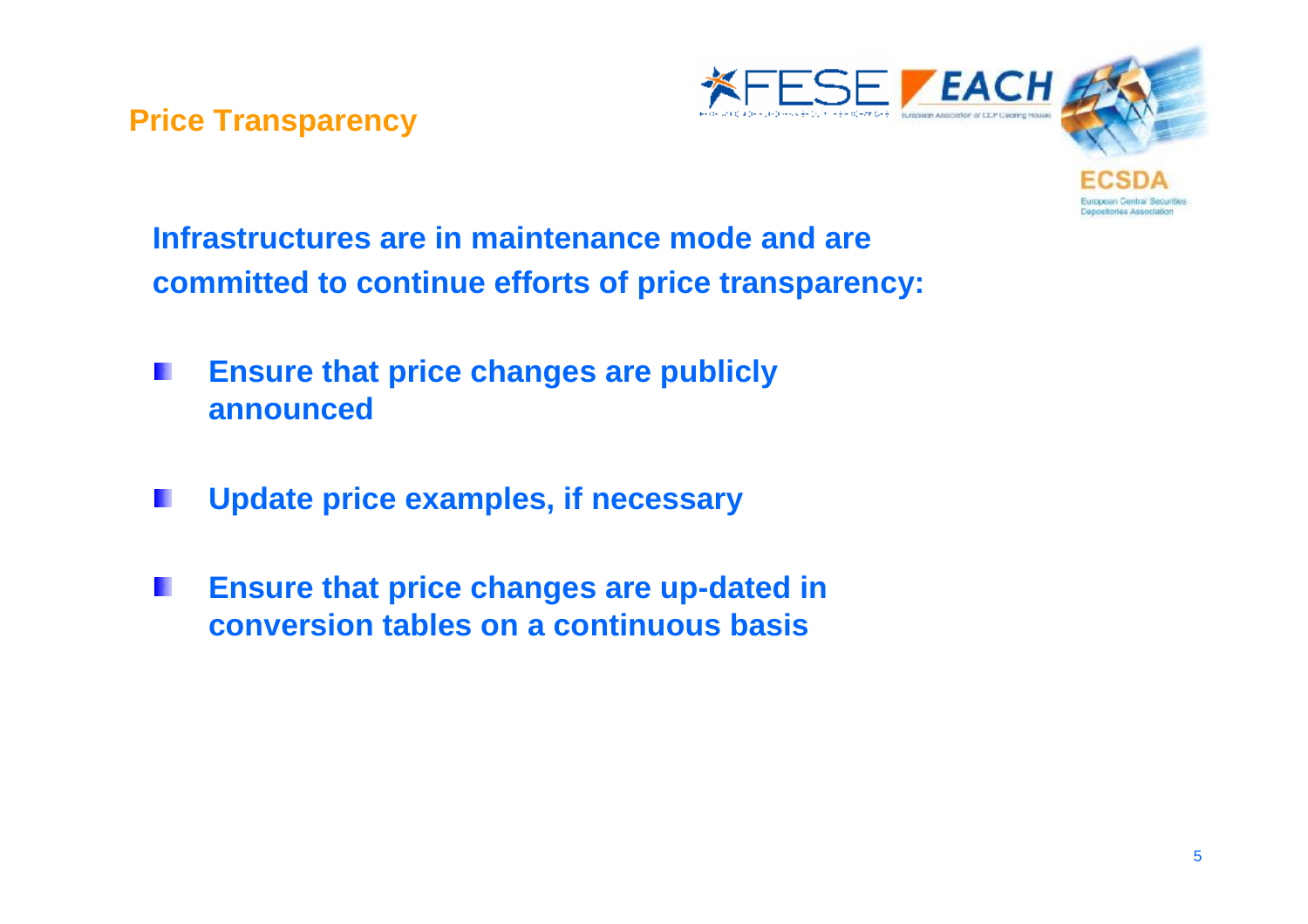# **Annual Maintenance of Service Unbundling / Accounting Separation**

 $\Gamma$ 



|                                                                                                                                                                              | 2010<br>Jan   Feb   Mar<br>Apr $ May $<br>Jul<br>Aug $ Sep $<br>Oct <sub>1</sub><br><b>Nov</b><br>Dec<br>Jun <sub>1</sub> |  |         |         |  |  |  |  |  |
|------------------------------------------------------------------------------------------------------------------------------------------------------------------------------|---------------------------------------------------------------------------------------------------------------------------|--|---------|---------|--|--|--|--|--|
|                                                                                                                                                                              |                                                                                                                           |  |         |         |  |  |  |  |  |
| Terms of Reference deliverables*                                                                                                                                             |                                                                                                                           |  |         |         |  |  |  |  |  |
| Self-assessment Report on SU/AS and financial data<br>to be disclosed to National Regulators (within 120 days)                                                               |                                                                                                                           |  | 30.4.10 |         |  |  |  |  |  |
| Assurance Report prepared by external auditor on basis of<br>Self-assessment report (SU & AS) and financial data, to be<br>disclosed to National Regulator (within 120 days) |                                                                                                                           |  | 30.4.10 |         |  |  |  |  |  |
| General Implementation Reports 2009 to be delivered to<br>the MOG (within 150 days)                                                                                          |                                                                                                                           |  |         | 31.5.10 |  |  |  |  |  |
| Organisation's public statement<br>on compliance with SU/AS incl. Auditor's Report                                                                                           |                                                                                                                           |  |         |         |  |  |  |  |  |

\* Identical with the financial statement year-end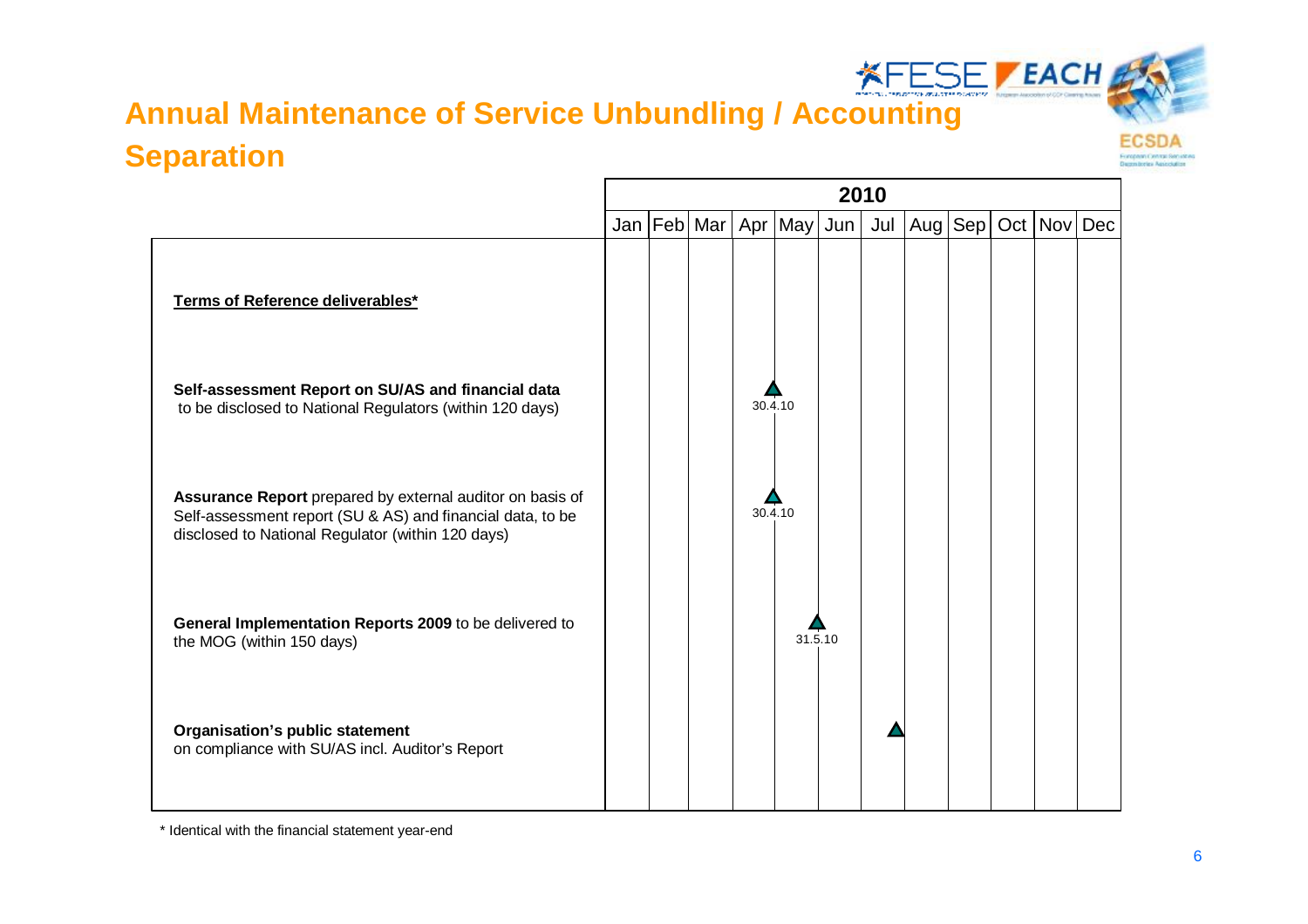

#### **Agenda**

## **Maintenance**

- § **Price Transparency (Articles 7 - 18)**
- § **Service Unbundling & Accounting Separation (Articles 38 - 44)**

# **Monitoring / Progress Reporting**

§ **Access and Interoperability (Articles 19 - 37)**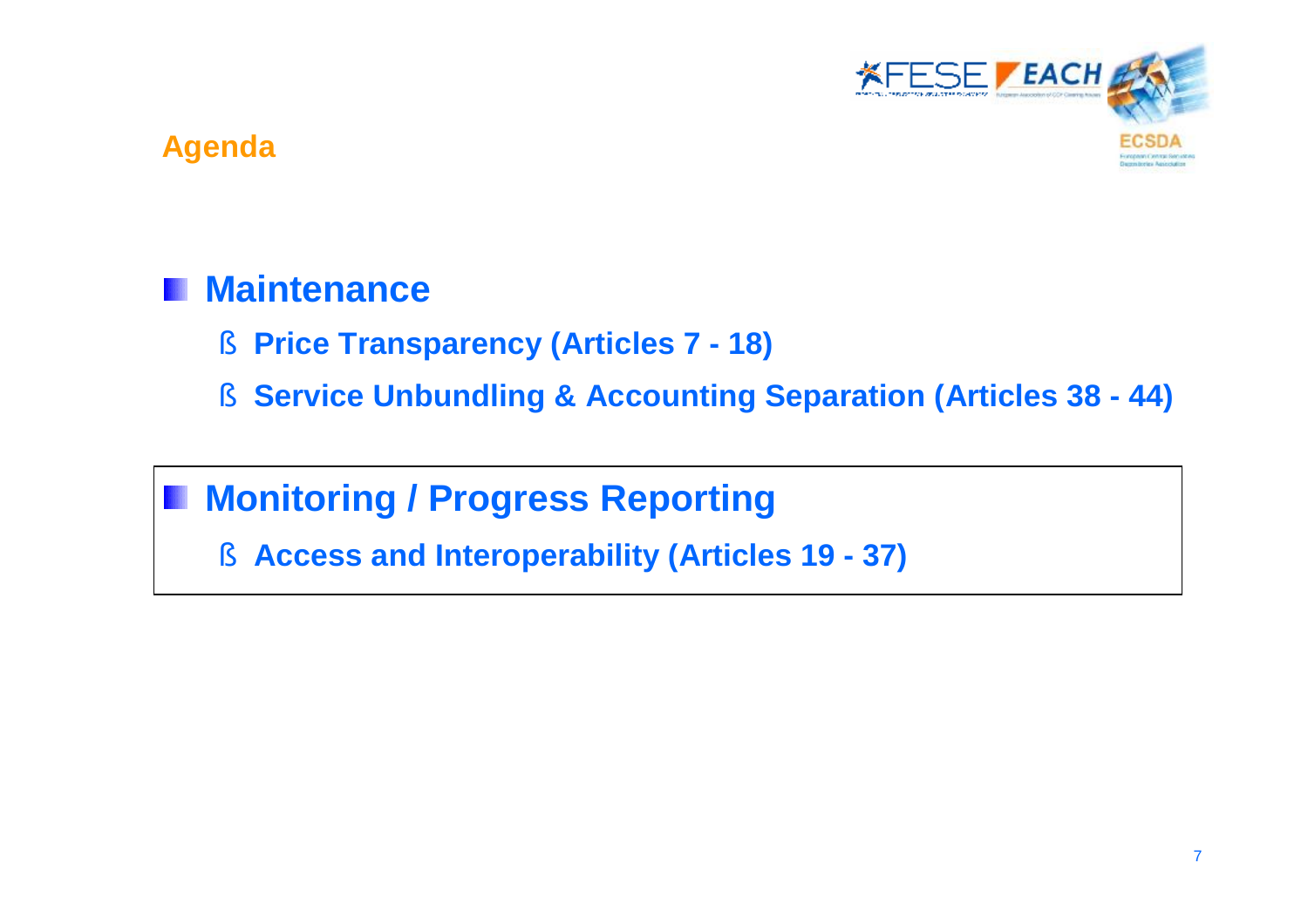### **XFESE / EACH & Summary "Communication of Regulatory Position on Interoperability for cash equity clearing by AFM, DNB, FINMA, FSA, SNB"\***

- "... the **financial crisis of 2008/9**, particularly the **experience of multiple defaults of counterparties**, has  $\blacksquare$ **reemphasised the need for the authorities** and others to **focus on the level of systemic risk** present in the financial system. Accordingly, we have judged it appropriate to **reconsider our conceptual approach to interoperability**.
- One of the important risks of interoperability is the **additional counterparty risk** that will be introduced into the clearing  $\blacksquare$ system by the generation of inter-CCP credit exposures. We will require that these credit exposures are measured, monitored and mitigated by the holding of collateral by the interoperating CCPs. This **collateralisation must be in addition to the collateral and default protections each CCP already holds**...
- ...the **authorities will not be prescriptive on the methodology employed to achieve** this. Methods of provision of H such collateral could include the **augmentation of CCPs' default funds** or **the charging of supplementary margin sums from a CCP's participants** which could then be used by the CCP to meet its own margin liabilities. Collateral to be held in a 'pre-funded' manner, whereby CCPs should hold actual assets as collateral as opposed to holding the right to access assets in the event of a counterparty default*.*
- In addition to counterparty risks, **interoperability enhances the existing operational, technical, and legal, The Second settlement and liquidity risks the CCPs** are exposed to and can introduce new risks in these areas. The **authorities will require demonstration that such risks are adequately mitigated at all times**, including in the event of a failure of one or more of the CCPs participating in the interoperable arrangement.
- **CCPs' arrangements** for managing the risks that arise from interoperability **should be 'scalable',** meaning  $\mathbf{r}$ arrangements must **continue to be appropriate** should the **volumes cleared and/or credit exposures** arising from the interoperable arrangement **increase substantially and/or an additional CCP join the interoperable arrangements** and/or one of the existing participating CCPs leave the arrangements.
- The **interoperable arrangements currently in operation within the UK and Switzerland will be reviewed** to ensure ш that they conform to the framework provided by the above principles. The operation of such arrangements may continue pending the results of this review."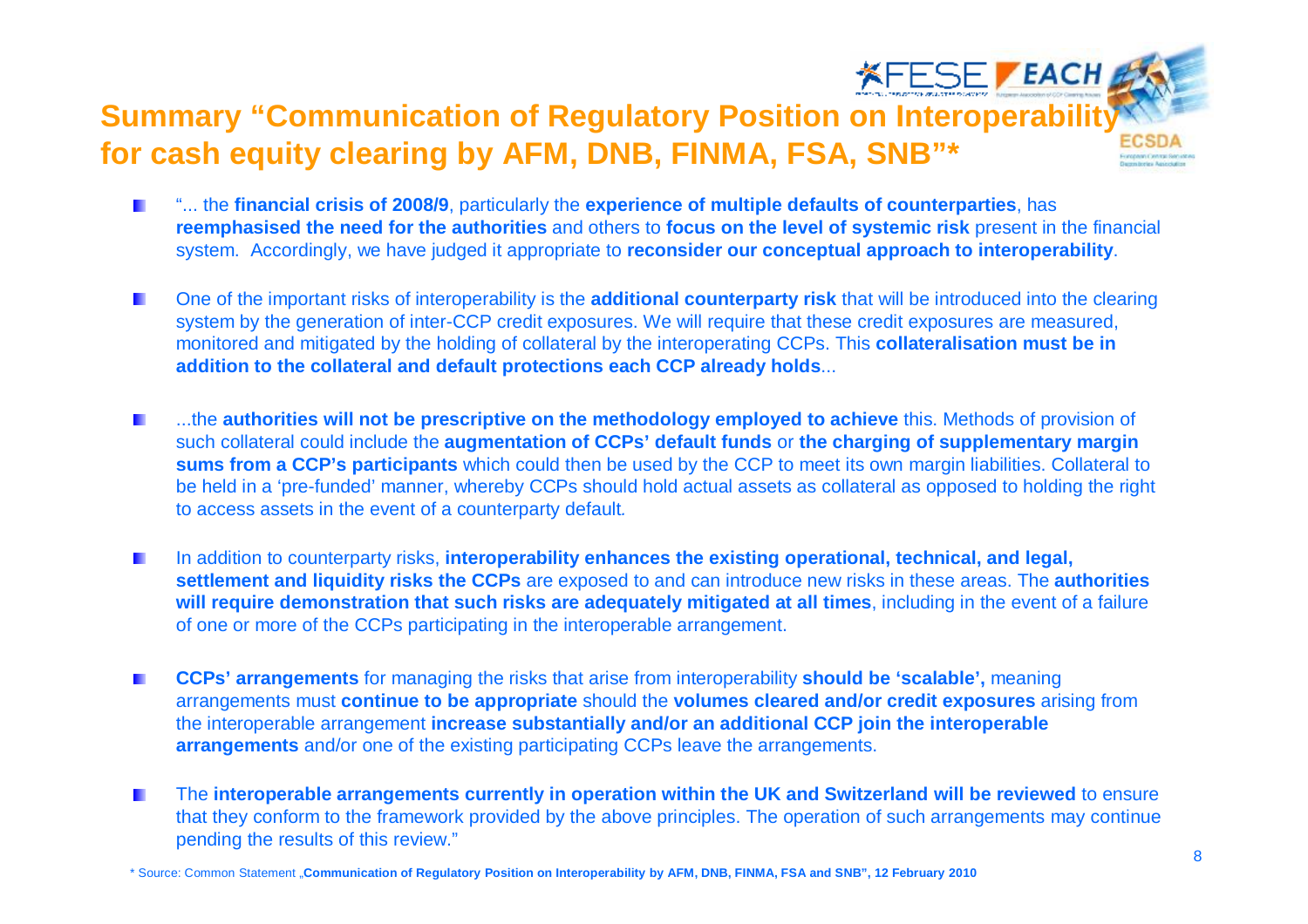

#### **Summary of progress on A&I requests from October 2009 to March 2010**

- **Due to regulatory review of CCP link agreements by FSA, DNB, AFM, TILL FINMA and SNB, most request activities have been stalled during the last month**
- **Status changed: 2 requests (2 from green to on hold)**
- **Status unchanged: 88 requests (red: 14, yellow: 16; green: 46; on hold: 7; split colours: 5)**
- **Status implemented: 1**
- **No new requests**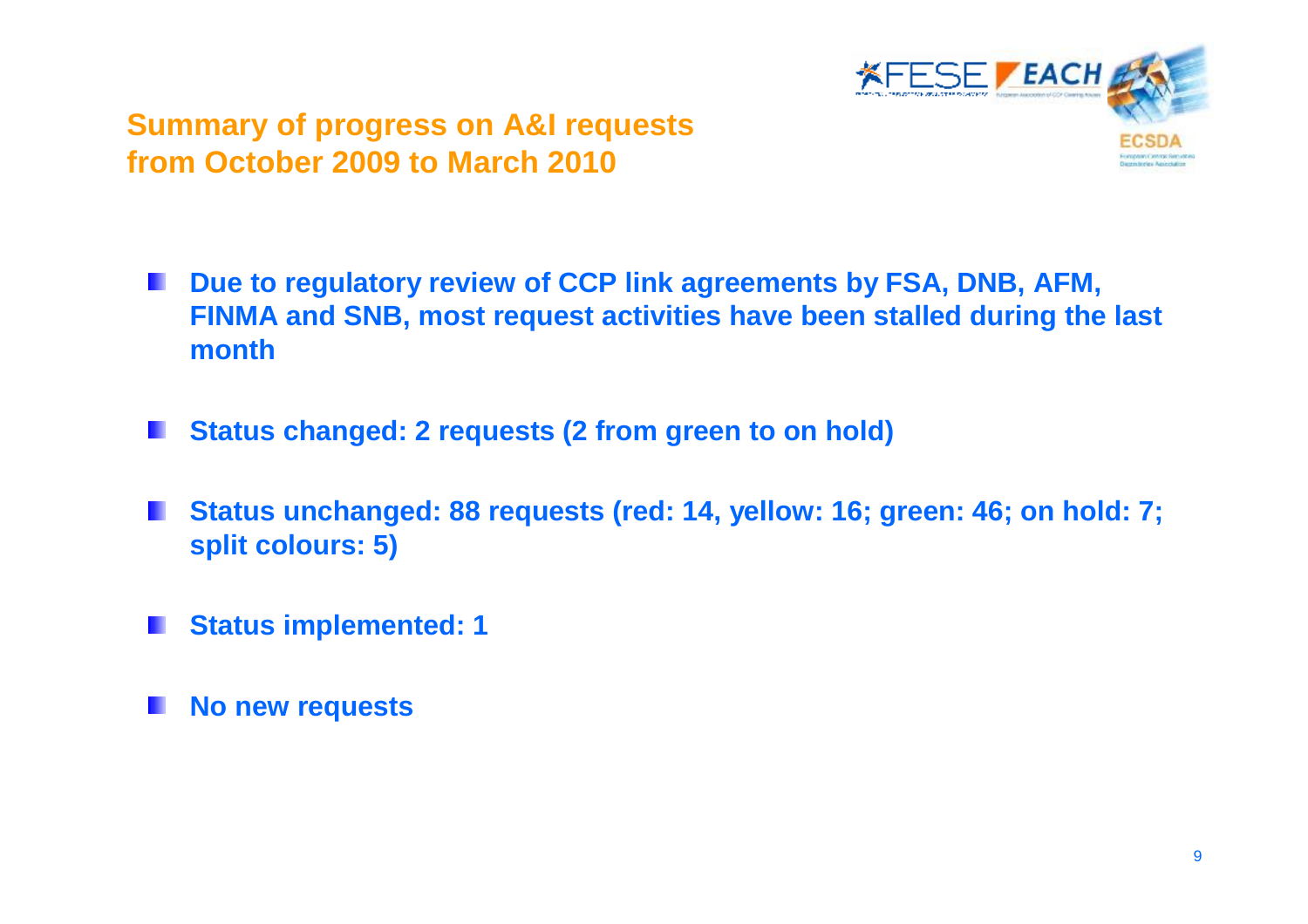

#### **Overview of MOG A&I Progress: red/yellow & on hold**

| March<br>January<br>July<br>October<br><b>LSE</b><br>Eurex Clearing AG<br><b>TFA</b><br>red<br>ed<br>ed<br>ed<br><b>LCH.Clearnet Ltd</b><br>Eurex Clearing AG<br>red<br>ed<br>ed<br>red.<br>Clearstream Banking Frankfurt<br><b>LCH.Clearnet Ltd</b><br><b>TFA</b><br>red<br>ed.<br>ed<br>red<br>LCH.Clearnet S.A.<br><b>TFA</b><br>Borsa Italiana<br>red<br>ed<br><u>ed</u><br>red.<br>LCH.Clearnet S.A.<br>CC&G<br>red<br><u>ed</u><br><u>ed</u><br>red<br>SA<br>LCH.Clearnet S.A.<br>Monte Titoli<br><u>red</u><br>ed<br><u>ed</u><br>red<br><b>TFA</b><br>LCH.Clearnet S.A.<br>Chi-x<br>red<br>ed<br>ed<br>red<br><b>EMCF</b><br>LCH.Clearnet S.A.<br>red<br>ed<br>ed<br>red<br>Clearstream Banking Luxembourg<br><b>LCH.Clearnet Ltd</b><br><b>TFA</b><br>red<br>ed<br>ed<br>red.<br>ed<br>Euroclear Bank<br><b>FWB</b><br><b>TFA</b><br>ed.<br>ed.<br>areen<br>ed.<br>areen<br>areen<br><b>areen</b><br>ed<br>areen<br>ed<br>Eurex Clearing AG<br>LCH.Clearnet S.A.<br><b>vellow</b><br>vellow<br>red.<br><b>ed</b><br>ed<br>redi<br>۵n<br>vellow<br><b>EMCF</b><br>vellow<br>SIX x-clear<br>ed<br>green<br>red.<br><b>TFA</b><br>vellow<br>SIX x-clear<br>Chi-x<br>vellow<br>ed<br>green<br>red.<br>N/A<br>N/A<br>SIX x-clear<br>NASDAQ OMX Nordic<br><b>TFA</b><br>vellow<br>ed<br>red.<br>N/A<br>N/A<br><b>TFA</b><br>vellow<br>SIX x-clear<br>NASDAQ OMX Europe<br>ed<br>red<br>vellow<br>vellow<br>vellow<br>vellow<br>Euroclear Bank<br>CC&G<br><b>TFA</b><br><i>r</i> ellow<br><b>TFA</b><br>vellow<br>Euroclear Bank<br>SIX x-clear<br><i>rellow</i><br>green<br>green<br>green<br><b>ireen</b><br>green<br><b>NYSE Euronext</b><br><b>TFA</b><br>vellow<br>vellow<br>vellow<br>vellow<br>vellow<br>SIX x-clear<br>vellow<br>vellow<br>vellow<br>SIX x-clear<br>LCH.Clearnet S.A.<br><i>r</i> ellow<br>vellow<br>LCH.Clearnet S.A.<br><b>TFA</b><br><i><b>ellow</b></i><br>vellow<br>vellow<br>vellow<br>vellow<br>Frankfurter Wertpapierbörse<br>green<br>green<br>areen<br>green<br><b>TFA</b><br>vellow<br>LCH.Clearnet S.A.<br><b>Eurex Clearing AG</b><br><i><b>ellow</b></i><br>vellow<br>vellow<br>vellow<br>areen<br>green<br>areen<br>green<br>green<br>vellow<br>SA or CA<br>vellow<br>vellow<br>vellow<br>LCH.Clearnet S.A.<br>Clearstream Banking Frankfurt<br>vellow<br>green<br>green<br>green<br>green<br>green<br>CC&G<br><b>LSE</b><br>vellow<br>vellow<br>vellow<br>vellow<br><b>TFA</b><br>vellow<br><b>EMCF</b><br><b>NYSE Euronext</b><br><b>TFA</b><br><i>r</i> ellow<br>vellow<br>vellow<br>vellow<br><b>EMCF</b><br>vellow<br><b>LCH.Clearnet SA</b><br><i>r</i> ellow<br>vellow<br>vellow<br><b>EMCF</b><br>LSE<br><b>TFA</b><br><b>ellow</b><br><i>r</i> ellow<br>vellow<br><i>v</i> ellow<br><b>EMCF</b><br>vellow<br>SIX x-clear<br><i>v</i> ellow<br><i>r</i> ellow<br><i>rellow</i><br><b>EMCF</b><br><b>LCH.Clearnet Ltd</b><br><i>r</i> ellow<br>vellow<br>vellow<br><i>rellow</i><br>N/A<br>N/A<br>N/A<br>vellow<br><b>EMCF</b><br>vellow<br>SIX Swiss Exchange<br><b>TFA</b><br>N/A<br>N/A<br><b>EMCF</b><br><b>LCH.Clearnet Ltd</b><br>N/A<br><i>rellow</i><br>vellow<br>N/A<br>N/A<br>N/A<br><b>EMCF</b><br>vellow<br>vellow<br>SIX x-clear<br><b>EMCF</b><br>N/A<br>N/A<br>N/A<br>SIX x-clear<br>vellow<br>vellow<br>N/A<br>N/A<br>vellow<br>vellow<br><i>rellow</i><br>Euro CCP<br>Chi-X<br><b>TFA</b><br><b>LSE</b><br>N/A<br>N/A<br>Euro CCP<br><b>TFA</b><br>vellow<br>vellow<br><b>Pd</b><br>N/A<br>N/A<br><b>KDPW</b><br><b>SA</b><br>vellow<br><b>CSD Lithuania</b><br>vellow<br>green<br>on hold<br>SIX SIS Ltd<br>Clearstream Banking Frankfurt<br>SA or CA<br>on hold<br>on hold<br>on hold<br>on hold<br>SIX SIS Ltd<br>Clearstream Banking Luxembourg SA or CA<br>on hold<br>on hold<br>on hold<br>on hold<br>on hold<br>SIX SIS Ltd<br>Frankfurter Wertpapierbörse<br><b>TFA</b><br>on hold<br><b>areen</b><br>areen<br>areen<br>areen<br>SIX SIS Ltd<br><b>TFA</b><br>on hold<br>Eurex Clearing AG<br>areen<br>areen<br>areen<br><b>rreen</b><br><b>LSE</b><br><b>TFA</b><br>LCH.Clearnet S.A.<br>on hold<br>on hold<br>on hold<br>on hold<br><b>SA</b><br>on hold<br>LCH.Clearnet S.A.<br>Euroclear UK and Ireland<br>on hold<br>on hold<br>on hold<br>LCH.Clearnet S.A.<br><b>LCH.Clearnet Ltd</b><br>on hold<br>on hold<br>on hold<br>on hold<br>I (not formal)<br>on hold<br>on hold<br>Clearstream Banking Frankfurt<br>SIX Swiss Exchange<br>Information<br>green<br>reen<br>green<br><b>TFA</b><br>on hold<br>Clearstream Banking Frankfurt<br>SIX x-clear<br>on hold<br>reen<br>green<br>green | Requesting organisation | Receiving organisation | Link type |                        |  | Status 2009 |  |  |  |  |  | Status 2010 |  |  |
|-------------------------------------------------------------------------------------------------------------------------------------------------------------------------------------------------------------------------------------------------------------------------------------------------------------------------------------------------------------------------------------------------------------------------------------------------------------------------------------------------------------------------------------------------------------------------------------------------------------------------------------------------------------------------------------------------------------------------------------------------------------------------------------------------------------------------------------------------------------------------------------------------------------------------------------------------------------------------------------------------------------------------------------------------------------------------------------------------------------------------------------------------------------------------------------------------------------------------------------------------------------------------------------------------------------------------------------------------------------------------------------------------------------------------------------------------------------------------------------------------------------------------------------------------------------------------------------------------------------------------------------------------------------------------------------------------------------------------------------------------------------------------------------------------------------------------------------------------------------------------------------------------------------------------------------------------------------------------------------------------------------------------------------------------------------------------------------------------------------------------------------------------------------------------------------------------------------------------------------------------------------------------------------------------------------------------------------------------------------------------------------------------------------------------------------------------------------------------------------------------------------------------------------------------------------------------------------------------------------------------------------------------------------------------------------------------------------------------------------------------------------------------------------------------------------------------------------------------------------------------------------------------------------------------------------------------------------------------------------------------------------------------------------------------------------------------------------------------------------------------------------------------------------------------------------------------------------------------------------------------------------------------------------------------------------------------------------------------------------------------------------------------------------------------------------------------------------------------------------------------------------------------------------------------------------------------------------------------------------------------------------------------------------------------------------------------------------------------------------------------------------------------------------------------------------------------------------------------------------------------------------------------------------------------------------------------------------------------------------------------------------------------------------------------------------------------------------------------------------------------------------------------------------------------------------------------------------------------------------------------------------------------------------------------------------------------------------------------------------------------------------------------------------------------------------------------------------------------------------------------------------------------------------------------------------------------|-------------------------|------------------------|-----------|------------------------|--|-------------|--|--|--|--|--|-------------|--|--|
|                                                                                                                                                                                                                                                                                                                                                                                                                                                                                                                                                                                                                                                                                                                                                                                                                                                                                                                                                                                                                                                                                                                                                                                                                                                                                                                                                                                                                                                                                                                                                                                                                                                                                                                                                                                                                                                                                                                                                                                                                                                                                                                                                                                                                                                                                                                                                                                                                                                                                                                                                                                                                                                                                                                                                                                                                                                                                                                                                                                                                                                                                                                                                                                                                                                                                                                                                                                                                                                                                                                                                                                                                                                                                                                                                                                                                                                                                                                                                                                                                                                                                                                                                                                                                                                                                                                                                                                                                                                                                                                                                                         |                         |                        |           |                        |  |             |  |  |  |  |  |             |  |  |
|                                                                                                                                                                                                                                                                                                                                                                                                                                                                                                                                                                                                                                                                                                                                                                                                                                                                                                                                                                                                                                                                                                                                                                                                                                                                                                                                                                                                                                                                                                                                                                                                                                                                                                                                                                                                                                                                                                                                                                                                                                                                                                                                                                                                                                                                                                                                                                                                                                                                                                                                                                                                                                                                                                                                                                                                                                                                                                                                                                                                                                                                                                                                                                                                                                                                                                                                                                                                                                                                                                                                                                                                                                                                                                                                                                                                                                                                                                                                                                                                                                                                                                                                                                                                                                                                                                                                                                                                                                                                                                                                                                         |                         |                        |           |                        |  |             |  |  |  |  |  |             |  |  |
|                                                                                                                                                                                                                                                                                                                                                                                                                                                                                                                                                                                                                                                                                                                                                                                                                                                                                                                                                                                                                                                                                                                                                                                                                                                                                                                                                                                                                                                                                                                                                                                                                                                                                                                                                                                                                                                                                                                                                                                                                                                                                                                                                                                                                                                                                                                                                                                                                                                                                                                                                                                                                                                                                                                                                                                                                                                                                                                                                                                                                                                                                                                                                                                                                                                                                                                                                                                                                                                                                                                                                                                                                                                                                                                                                                                                                                                                                                                                                                                                                                                                                                                                                                                                                                                                                                                                                                                                                                                                                                                                                                         |                         |                        |           |                        |  |             |  |  |  |  |  |             |  |  |
|                                                                                                                                                                                                                                                                                                                                                                                                                                                                                                                                                                                                                                                                                                                                                                                                                                                                                                                                                                                                                                                                                                                                                                                                                                                                                                                                                                                                                                                                                                                                                                                                                                                                                                                                                                                                                                                                                                                                                                                                                                                                                                                                                                                                                                                                                                                                                                                                                                                                                                                                                                                                                                                                                                                                                                                                                                                                                                                                                                                                                                                                                                                                                                                                                                                                                                                                                                                                                                                                                                                                                                                                                                                                                                                                                                                                                                                                                                                                                                                                                                                                                                                                                                                                                                                                                                                                                                                                                                                                                                                                                                         |                         |                        |           | Status 2008<br>October |  |             |  |  |  |  |  |             |  |  |
|                                                                                                                                                                                                                                                                                                                                                                                                                                                                                                                                                                                                                                                                                                                                                                                                                                                                                                                                                                                                                                                                                                                                                                                                                                                                                                                                                                                                                                                                                                                                                                                                                                                                                                                                                                                                                                                                                                                                                                                                                                                                                                                                                                                                                                                                                                                                                                                                                                                                                                                                                                                                                                                                                                                                                                                                                                                                                                                                                                                                                                                                                                                                                                                                                                                                                                                                                                                                                                                                                                                                                                                                                                                                                                                                                                                                                                                                                                                                                                                                                                                                                                                                                                                                                                                                                                                                                                                                                                                                                                                                                                         |                         |                        |           |                        |  |             |  |  |  |  |  |             |  |  |
|                                                                                                                                                                                                                                                                                                                                                                                                                                                                                                                                                                                                                                                                                                                                                                                                                                                                                                                                                                                                                                                                                                                                                                                                                                                                                                                                                                                                                                                                                                                                                                                                                                                                                                                                                                                                                                                                                                                                                                                                                                                                                                                                                                                                                                                                                                                                                                                                                                                                                                                                                                                                                                                                                                                                                                                                                                                                                                                                                                                                                                                                                                                                                                                                                                                                                                                                                                                                                                                                                                                                                                                                                                                                                                                                                                                                                                                                                                                                                                                                                                                                                                                                                                                                                                                                                                                                                                                                                                                                                                                                                                         |                         |                        |           |                        |  |             |  |  |  |  |  |             |  |  |
|                                                                                                                                                                                                                                                                                                                                                                                                                                                                                                                                                                                                                                                                                                                                                                                                                                                                                                                                                                                                                                                                                                                                                                                                                                                                                                                                                                                                                                                                                                                                                                                                                                                                                                                                                                                                                                                                                                                                                                                                                                                                                                                                                                                                                                                                                                                                                                                                                                                                                                                                                                                                                                                                                                                                                                                                                                                                                                                                                                                                                                                                                                                                                                                                                                                                                                                                                                                                                                                                                                                                                                                                                                                                                                                                                                                                                                                                                                                                                                                                                                                                                                                                                                                                                                                                                                                                                                                                                                                                                                                                                                         |                         |                        |           |                        |  |             |  |  |  |  |  |             |  |  |
|                                                                                                                                                                                                                                                                                                                                                                                                                                                                                                                                                                                                                                                                                                                                                                                                                                                                                                                                                                                                                                                                                                                                                                                                                                                                                                                                                                                                                                                                                                                                                                                                                                                                                                                                                                                                                                                                                                                                                                                                                                                                                                                                                                                                                                                                                                                                                                                                                                                                                                                                                                                                                                                                                                                                                                                                                                                                                                                                                                                                                                                                                                                                                                                                                                                                                                                                                                                                                                                                                                                                                                                                                                                                                                                                                                                                                                                                                                                                                                                                                                                                                                                                                                                                                                                                                                                                                                                                                                                                                                                                                                         |                         |                        |           |                        |  |             |  |  |  |  |  |             |  |  |
|                                                                                                                                                                                                                                                                                                                                                                                                                                                                                                                                                                                                                                                                                                                                                                                                                                                                                                                                                                                                                                                                                                                                                                                                                                                                                                                                                                                                                                                                                                                                                                                                                                                                                                                                                                                                                                                                                                                                                                                                                                                                                                                                                                                                                                                                                                                                                                                                                                                                                                                                                                                                                                                                                                                                                                                                                                                                                                                                                                                                                                                                                                                                                                                                                                                                                                                                                                                                                                                                                                                                                                                                                                                                                                                                                                                                                                                                                                                                                                                                                                                                                                                                                                                                                                                                                                                                                                                                                                                                                                                                                                         |                         |                        |           |                        |  |             |  |  |  |  |  |             |  |  |
|                                                                                                                                                                                                                                                                                                                                                                                                                                                                                                                                                                                                                                                                                                                                                                                                                                                                                                                                                                                                                                                                                                                                                                                                                                                                                                                                                                                                                                                                                                                                                                                                                                                                                                                                                                                                                                                                                                                                                                                                                                                                                                                                                                                                                                                                                                                                                                                                                                                                                                                                                                                                                                                                                                                                                                                                                                                                                                                                                                                                                                                                                                                                                                                                                                                                                                                                                                                                                                                                                                                                                                                                                                                                                                                                                                                                                                                                                                                                                                                                                                                                                                                                                                                                                                                                                                                                                                                                                                                                                                                                                                         |                         |                        |           |                        |  |             |  |  |  |  |  |             |  |  |
|                                                                                                                                                                                                                                                                                                                                                                                                                                                                                                                                                                                                                                                                                                                                                                                                                                                                                                                                                                                                                                                                                                                                                                                                                                                                                                                                                                                                                                                                                                                                                                                                                                                                                                                                                                                                                                                                                                                                                                                                                                                                                                                                                                                                                                                                                                                                                                                                                                                                                                                                                                                                                                                                                                                                                                                                                                                                                                                                                                                                                                                                                                                                                                                                                                                                                                                                                                                                                                                                                                                                                                                                                                                                                                                                                                                                                                                                                                                                                                                                                                                                                                                                                                                                                                                                                                                                                                                                                                                                                                                                                                         |                         |                        |           |                        |  |             |  |  |  |  |  |             |  |  |
|                                                                                                                                                                                                                                                                                                                                                                                                                                                                                                                                                                                                                                                                                                                                                                                                                                                                                                                                                                                                                                                                                                                                                                                                                                                                                                                                                                                                                                                                                                                                                                                                                                                                                                                                                                                                                                                                                                                                                                                                                                                                                                                                                                                                                                                                                                                                                                                                                                                                                                                                                                                                                                                                                                                                                                                                                                                                                                                                                                                                                                                                                                                                                                                                                                                                                                                                                                                                                                                                                                                                                                                                                                                                                                                                                                                                                                                                                                                                                                                                                                                                                                                                                                                                                                                                                                                                                                                                                                                                                                                                                                         |                         |                        |           |                        |  |             |  |  |  |  |  |             |  |  |
|                                                                                                                                                                                                                                                                                                                                                                                                                                                                                                                                                                                                                                                                                                                                                                                                                                                                                                                                                                                                                                                                                                                                                                                                                                                                                                                                                                                                                                                                                                                                                                                                                                                                                                                                                                                                                                                                                                                                                                                                                                                                                                                                                                                                                                                                                                                                                                                                                                                                                                                                                                                                                                                                                                                                                                                                                                                                                                                                                                                                                                                                                                                                                                                                                                                                                                                                                                                                                                                                                                                                                                                                                                                                                                                                                                                                                                                                                                                                                                                                                                                                                                                                                                                                                                                                                                                                                                                                                                                                                                                                                                         |                         |                        |           |                        |  |             |  |  |  |  |  |             |  |  |
|                                                                                                                                                                                                                                                                                                                                                                                                                                                                                                                                                                                                                                                                                                                                                                                                                                                                                                                                                                                                                                                                                                                                                                                                                                                                                                                                                                                                                                                                                                                                                                                                                                                                                                                                                                                                                                                                                                                                                                                                                                                                                                                                                                                                                                                                                                                                                                                                                                                                                                                                                                                                                                                                                                                                                                                                                                                                                                                                                                                                                                                                                                                                                                                                                                                                                                                                                                                                                                                                                                                                                                                                                                                                                                                                                                                                                                                                                                                                                                                                                                                                                                                                                                                                                                                                                                                                                                                                                                                                                                                                                                         |                         |                        |           |                        |  |             |  |  |  |  |  |             |  |  |
|                                                                                                                                                                                                                                                                                                                                                                                                                                                                                                                                                                                                                                                                                                                                                                                                                                                                                                                                                                                                                                                                                                                                                                                                                                                                                                                                                                                                                                                                                                                                                                                                                                                                                                                                                                                                                                                                                                                                                                                                                                                                                                                                                                                                                                                                                                                                                                                                                                                                                                                                                                                                                                                                                                                                                                                                                                                                                                                                                                                                                                                                                                                                                                                                                                                                                                                                                                                                                                                                                                                                                                                                                                                                                                                                                                                                                                                                                                                                                                                                                                                                                                                                                                                                                                                                                                                                                                                                                                                                                                                                                                         |                         |                        |           |                        |  |             |  |  |  |  |  |             |  |  |
|                                                                                                                                                                                                                                                                                                                                                                                                                                                                                                                                                                                                                                                                                                                                                                                                                                                                                                                                                                                                                                                                                                                                                                                                                                                                                                                                                                                                                                                                                                                                                                                                                                                                                                                                                                                                                                                                                                                                                                                                                                                                                                                                                                                                                                                                                                                                                                                                                                                                                                                                                                                                                                                                                                                                                                                                                                                                                                                                                                                                                                                                                                                                                                                                                                                                                                                                                                                                                                                                                                                                                                                                                                                                                                                                                                                                                                                                                                                                                                                                                                                                                                                                                                                                                                                                                                                                                                                                                                                                                                                                                                         |                         |                        |           |                        |  |             |  |  |  |  |  |             |  |  |
|                                                                                                                                                                                                                                                                                                                                                                                                                                                                                                                                                                                                                                                                                                                                                                                                                                                                                                                                                                                                                                                                                                                                                                                                                                                                                                                                                                                                                                                                                                                                                                                                                                                                                                                                                                                                                                                                                                                                                                                                                                                                                                                                                                                                                                                                                                                                                                                                                                                                                                                                                                                                                                                                                                                                                                                                                                                                                                                                                                                                                                                                                                                                                                                                                                                                                                                                                                                                                                                                                                                                                                                                                                                                                                                                                                                                                                                                                                                                                                                                                                                                                                                                                                                                                                                                                                                                                                                                                                                                                                                                                                         |                         |                        |           |                        |  |             |  |  |  |  |  |             |  |  |
|                                                                                                                                                                                                                                                                                                                                                                                                                                                                                                                                                                                                                                                                                                                                                                                                                                                                                                                                                                                                                                                                                                                                                                                                                                                                                                                                                                                                                                                                                                                                                                                                                                                                                                                                                                                                                                                                                                                                                                                                                                                                                                                                                                                                                                                                                                                                                                                                                                                                                                                                                                                                                                                                                                                                                                                                                                                                                                                                                                                                                                                                                                                                                                                                                                                                                                                                                                                                                                                                                                                                                                                                                                                                                                                                                                                                                                                                                                                                                                                                                                                                                                                                                                                                                                                                                                                                                                                                                                                                                                                                                                         |                         |                        |           |                        |  |             |  |  |  |  |  |             |  |  |
|                                                                                                                                                                                                                                                                                                                                                                                                                                                                                                                                                                                                                                                                                                                                                                                                                                                                                                                                                                                                                                                                                                                                                                                                                                                                                                                                                                                                                                                                                                                                                                                                                                                                                                                                                                                                                                                                                                                                                                                                                                                                                                                                                                                                                                                                                                                                                                                                                                                                                                                                                                                                                                                                                                                                                                                                                                                                                                                                                                                                                                                                                                                                                                                                                                                                                                                                                                                                                                                                                                                                                                                                                                                                                                                                                                                                                                                                                                                                                                                                                                                                                                                                                                                                                                                                                                                                                                                                                                                                                                                                                                         |                         |                        |           |                        |  |             |  |  |  |  |  |             |  |  |
|                                                                                                                                                                                                                                                                                                                                                                                                                                                                                                                                                                                                                                                                                                                                                                                                                                                                                                                                                                                                                                                                                                                                                                                                                                                                                                                                                                                                                                                                                                                                                                                                                                                                                                                                                                                                                                                                                                                                                                                                                                                                                                                                                                                                                                                                                                                                                                                                                                                                                                                                                                                                                                                                                                                                                                                                                                                                                                                                                                                                                                                                                                                                                                                                                                                                                                                                                                                                                                                                                                                                                                                                                                                                                                                                                                                                                                                                                                                                                                                                                                                                                                                                                                                                                                                                                                                                                                                                                                                                                                                                                                         |                         |                        |           |                        |  |             |  |  |  |  |  |             |  |  |
|                                                                                                                                                                                                                                                                                                                                                                                                                                                                                                                                                                                                                                                                                                                                                                                                                                                                                                                                                                                                                                                                                                                                                                                                                                                                                                                                                                                                                                                                                                                                                                                                                                                                                                                                                                                                                                                                                                                                                                                                                                                                                                                                                                                                                                                                                                                                                                                                                                                                                                                                                                                                                                                                                                                                                                                                                                                                                                                                                                                                                                                                                                                                                                                                                                                                                                                                                                                                                                                                                                                                                                                                                                                                                                                                                                                                                                                                                                                                                                                                                                                                                                                                                                                                                                                                                                                                                                                                                                                                                                                                                                         |                         |                        |           |                        |  |             |  |  |  |  |  |             |  |  |
|                                                                                                                                                                                                                                                                                                                                                                                                                                                                                                                                                                                                                                                                                                                                                                                                                                                                                                                                                                                                                                                                                                                                                                                                                                                                                                                                                                                                                                                                                                                                                                                                                                                                                                                                                                                                                                                                                                                                                                                                                                                                                                                                                                                                                                                                                                                                                                                                                                                                                                                                                                                                                                                                                                                                                                                                                                                                                                                                                                                                                                                                                                                                                                                                                                                                                                                                                                                                                                                                                                                                                                                                                                                                                                                                                                                                                                                                                                                                                                                                                                                                                                                                                                                                                                                                                                                                                                                                                                                                                                                                                                         |                         |                        |           |                        |  |             |  |  |  |  |  |             |  |  |
|                                                                                                                                                                                                                                                                                                                                                                                                                                                                                                                                                                                                                                                                                                                                                                                                                                                                                                                                                                                                                                                                                                                                                                                                                                                                                                                                                                                                                                                                                                                                                                                                                                                                                                                                                                                                                                                                                                                                                                                                                                                                                                                                                                                                                                                                                                                                                                                                                                                                                                                                                                                                                                                                                                                                                                                                                                                                                                                                                                                                                                                                                                                                                                                                                                                                                                                                                                                                                                                                                                                                                                                                                                                                                                                                                                                                                                                                                                                                                                                                                                                                                                                                                                                                                                                                                                                                                                                                                                                                                                                                                                         |                         |                        |           |                        |  |             |  |  |  |  |  |             |  |  |
|                                                                                                                                                                                                                                                                                                                                                                                                                                                                                                                                                                                                                                                                                                                                                                                                                                                                                                                                                                                                                                                                                                                                                                                                                                                                                                                                                                                                                                                                                                                                                                                                                                                                                                                                                                                                                                                                                                                                                                                                                                                                                                                                                                                                                                                                                                                                                                                                                                                                                                                                                                                                                                                                                                                                                                                                                                                                                                                                                                                                                                                                                                                                                                                                                                                                                                                                                                                                                                                                                                                                                                                                                                                                                                                                                                                                                                                                                                                                                                                                                                                                                                                                                                                                                                                                                                                                                                                                                                                                                                                                                                         |                         |                        |           |                        |  |             |  |  |  |  |  |             |  |  |
|                                                                                                                                                                                                                                                                                                                                                                                                                                                                                                                                                                                                                                                                                                                                                                                                                                                                                                                                                                                                                                                                                                                                                                                                                                                                                                                                                                                                                                                                                                                                                                                                                                                                                                                                                                                                                                                                                                                                                                                                                                                                                                                                                                                                                                                                                                                                                                                                                                                                                                                                                                                                                                                                                                                                                                                                                                                                                                                                                                                                                                                                                                                                                                                                                                                                                                                                                                                                                                                                                                                                                                                                                                                                                                                                                                                                                                                                                                                                                                                                                                                                                                                                                                                                                                                                                                                                                                                                                                                                                                                                                                         |                         |                        |           |                        |  |             |  |  |  |  |  |             |  |  |
|                                                                                                                                                                                                                                                                                                                                                                                                                                                                                                                                                                                                                                                                                                                                                                                                                                                                                                                                                                                                                                                                                                                                                                                                                                                                                                                                                                                                                                                                                                                                                                                                                                                                                                                                                                                                                                                                                                                                                                                                                                                                                                                                                                                                                                                                                                                                                                                                                                                                                                                                                                                                                                                                                                                                                                                                                                                                                                                                                                                                                                                                                                                                                                                                                                                                                                                                                                                                                                                                                                                                                                                                                                                                                                                                                                                                                                                                                                                                                                                                                                                                                                                                                                                                                                                                                                                                                                                                                                                                                                                                                                         |                         |                        |           |                        |  |             |  |  |  |  |  |             |  |  |
|                                                                                                                                                                                                                                                                                                                                                                                                                                                                                                                                                                                                                                                                                                                                                                                                                                                                                                                                                                                                                                                                                                                                                                                                                                                                                                                                                                                                                                                                                                                                                                                                                                                                                                                                                                                                                                                                                                                                                                                                                                                                                                                                                                                                                                                                                                                                                                                                                                                                                                                                                                                                                                                                                                                                                                                                                                                                                                                                                                                                                                                                                                                                                                                                                                                                                                                                                                                                                                                                                                                                                                                                                                                                                                                                                                                                                                                                                                                                                                                                                                                                                                                                                                                                                                                                                                                                                                                                                                                                                                                                                                         |                         |                        |           |                        |  |             |  |  |  |  |  |             |  |  |
|                                                                                                                                                                                                                                                                                                                                                                                                                                                                                                                                                                                                                                                                                                                                                                                                                                                                                                                                                                                                                                                                                                                                                                                                                                                                                                                                                                                                                                                                                                                                                                                                                                                                                                                                                                                                                                                                                                                                                                                                                                                                                                                                                                                                                                                                                                                                                                                                                                                                                                                                                                                                                                                                                                                                                                                                                                                                                                                                                                                                                                                                                                                                                                                                                                                                                                                                                                                                                                                                                                                                                                                                                                                                                                                                                                                                                                                                                                                                                                                                                                                                                                                                                                                                                                                                                                                                                                                                                                                                                                                                                                         |                         |                        |           |                        |  |             |  |  |  |  |  |             |  |  |
|                                                                                                                                                                                                                                                                                                                                                                                                                                                                                                                                                                                                                                                                                                                                                                                                                                                                                                                                                                                                                                                                                                                                                                                                                                                                                                                                                                                                                                                                                                                                                                                                                                                                                                                                                                                                                                                                                                                                                                                                                                                                                                                                                                                                                                                                                                                                                                                                                                                                                                                                                                                                                                                                                                                                                                                                                                                                                                                                                                                                                                                                                                                                                                                                                                                                                                                                                                                                                                                                                                                                                                                                                                                                                                                                                                                                                                                                                                                                                                                                                                                                                                                                                                                                                                                                                                                                                                                                                                                                                                                                                                         |                         |                        |           |                        |  |             |  |  |  |  |  |             |  |  |
|                                                                                                                                                                                                                                                                                                                                                                                                                                                                                                                                                                                                                                                                                                                                                                                                                                                                                                                                                                                                                                                                                                                                                                                                                                                                                                                                                                                                                                                                                                                                                                                                                                                                                                                                                                                                                                                                                                                                                                                                                                                                                                                                                                                                                                                                                                                                                                                                                                                                                                                                                                                                                                                                                                                                                                                                                                                                                                                                                                                                                                                                                                                                                                                                                                                                                                                                                                                                                                                                                                                                                                                                                                                                                                                                                                                                                                                                                                                                                                                                                                                                                                                                                                                                                                                                                                                                                                                                                                                                                                                                                                         |                         |                        |           |                        |  |             |  |  |  |  |  |             |  |  |
|                                                                                                                                                                                                                                                                                                                                                                                                                                                                                                                                                                                                                                                                                                                                                                                                                                                                                                                                                                                                                                                                                                                                                                                                                                                                                                                                                                                                                                                                                                                                                                                                                                                                                                                                                                                                                                                                                                                                                                                                                                                                                                                                                                                                                                                                                                                                                                                                                                                                                                                                                                                                                                                                                                                                                                                                                                                                                                                                                                                                                                                                                                                                                                                                                                                                                                                                                                                                                                                                                                                                                                                                                                                                                                                                                                                                                                                                                                                                                                                                                                                                                                                                                                                                                                                                                                                                                                                                                                                                                                                                                                         |                         |                        |           |                        |  |             |  |  |  |  |  |             |  |  |
|                                                                                                                                                                                                                                                                                                                                                                                                                                                                                                                                                                                                                                                                                                                                                                                                                                                                                                                                                                                                                                                                                                                                                                                                                                                                                                                                                                                                                                                                                                                                                                                                                                                                                                                                                                                                                                                                                                                                                                                                                                                                                                                                                                                                                                                                                                                                                                                                                                                                                                                                                                                                                                                                                                                                                                                                                                                                                                                                                                                                                                                                                                                                                                                                                                                                                                                                                                                                                                                                                                                                                                                                                                                                                                                                                                                                                                                                                                                                                                                                                                                                                                                                                                                                                                                                                                                                                                                                                                                                                                                                                                         |                         |                        |           |                        |  |             |  |  |  |  |  |             |  |  |
|                                                                                                                                                                                                                                                                                                                                                                                                                                                                                                                                                                                                                                                                                                                                                                                                                                                                                                                                                                                                                                                                                                                                                                                                                                                                                                                                                                                                                                                                                                                                                                                                                                                                                                                                                                                                                                                                                                                                                                                                                                                                                                                                                                                                                                                                                                                                                                                                                                                                                                                                                                                                                                                                                                                                                                                                                                                                                                                                                                                                                                                                                                                                                                                                                                                                                                                                                                                                                                                                                                                                                                                                                                                                                                                                                                                                                                                                                                                                                                                                                                                                                                                                                                                                                                                                                                                                                                                                                                                                                                                                                                         |                         |                        |           |                        |  |             |  |  |  |  |  |             |  |  |
|                                                                                                                                                                                                                                                                                                                                                                                                                                                                                                                                                                                                                                                                                                                                                                                                                                                                                                                                                                                                                                                                                                                                                                                                                                                                                                                                                                                                                                                                                                                                                                                                                                                                                                                                                                                                                                                                                                                                                                                                                                                                                                                                                                                                                                                                                                                                                                                                                                                                                                                                                                                                                                                                                                                                                                                                                                                                                                                                                                                                                                                                                                                                                                                                                                                                                                                                                                                                                                                                                                                                                                                                                                                                                                                                                                                                                                                                                                                                                                                                                                                                                                                                                                                                                                                                                                                                                                                                                                                                                                                                                                         |                         |                        |           |                        |  |             |  |  |  |  |  |             |  |  |
|                                                                                                                                                                                                                                                                                                                                                                                                                                                                                                                                                                                                                                                                                                                                                                                                                                                                                                                                                                                                                                                                                                                                                                                                                                                                                                                                                                                                                                                                                                                                                                                                                                                                                                                                                                                                                                                                                                                                                                                                                                                                                                                                                                                                                                                                                                                                                                                                                                                                                                                                                                                                                                                                                                                                                                                                                                                                                                                                                                                                                                                                                                                                                                                                                                                                                                                                                                                                                                                                                                                                                                                                                                                                                                                                                                                                                                                                                                                                                                                                                                                                                                                                                                                                                                                                                                                                                                                                                                                                                                                                                                         |                         |                        |           |                        |  |             |  |  |  |  |  |             |  |  |
|                                                                                                                                                                                                                                                                                                                                                                                                                                                                                                                                                                                                                                                                                                                                                                                                                                                                                                                                                                                                                                                                                                                                                                                                                                                                                                                                                                                                                                                                                                                                                                                                                                                                                                                                                                                                                                                                                                                                                                                                                                                                                                                                                                                                                                                                                                                                                                                                                                                                                                                                                                                                                                                                                                                                                                                                                                                                                                                                                                                                                                                                                                                                                                                                                                                                                                                                                                                                                                                                                                                                                                                                                                                                                                                                                                                                                                                                                                                                                                                                                                                                                                                                                                                                                                                                                                                                                                                                                                                                                                                                                                         |                         |                        |           |                        |  |             |  |  |  |  |  |             |  |  |
|                                                                                                                                                                                                                                                                                                                                                                                                                                                                                                                                                                                                                                                                                                                                                                                                                                                                                                                                                                                                                                                                                                                                                                                                                                                                                                                                                                                                                                                                                                                                                                                                                                                                                                                                                                                                                                                                                                                                                                                                                                                                                                                                                                                                                                                                                                                                                                                                                                                                                                                                                                                                                                                                                                                                                                                                                                                                                                                                                                                                                                                                                                                                                                                                                                                                                                                                                                                                                                                                                                                                                                                                                                                                                                                                                                                                                                                                                                                                                                                                                                                                                                                                                                                                                                                                                                                                                                                                                                                                                                                                                                         |                         |                        |           |                        |  |             |  |  |  |  |  |             |  |  |
|                                                                                                                                                                                                                                                                                                                                                                                                                                                                                                                                                                                                                                                                                                                                                                                                                                                                                                                                                                                                                                                                                                                                                                                                                                                                                                                                                                                                                                                                                                                                                                                                                                                                                                                                                                                                                                                                                                                                                                                                                                                                                                                                                                                                                                                                                                                                                                                                                                                                                                                                                                                                                                                                                                                                                                                                                                                                                                                                                                                                                                                                                                                                                                                                                                                                                                                                                                                                                                                                                                                                                                                                                                                                                                                                                                                                                                                                                                                                                                                                                                                                                                                                                                                                                                                                                                                                                                                                                                                                                                                                                                         |                         |                        |           |                        |  |             |  |  |  |  |  |             |  |  |
|                                                                                                                                                                                                                                                                                                                                                                                                                                                                                                                                                                                                                                                                                                                                                                                                                                                                                                                                                                                                                                                                                                                                                                                                                                                                                                                                                                                                                                                                                                                                                                                                                                                                                                                                                                                                                                                                                                                                                                                                                                                                                                                                                                                                                                                                                                                                                                                                                                                                                                                                                                                                                                                                                                                                                                                                                                                                                                                                                                                                                                                                                                                                                                                                                                                                                                                                                                                                                                                                                                                                                                                                                                                                                                                                                                                                                                                                                                                                                                                                                                                                                                                                                                                                                                                                                                                                                                                                                                                                                                                                                                         |                         |                        |           |                        |  |             |  |  |  |  |  |             |  |  |
|                                                                                                                                                                                                                                                                                                                                                                                                                                                                                                                                                                                                                                                                                                                                                                                                                                                                                                                                                                                                                                                                                                                                                                                                                                                                                                                                                                                                                                                                                                                                                                                                                                                                                                                                                                                                                                                                                                                                                                                                                                                                                                                                                                                                                                                                                                                                                                                                                                                                                                                                                                                                                                                                                                                                                                                                                                                                                                                                                                                                                                                                                                                                                                                                                                                                                                                                                                                                                                                                                                                                                                                                                                                                                                                                                                                                                                                                                                                                                                                                                                                                                                                                                                                                                                                                                                                                                                                                                                                                                                                                                                         |                         |                        |           |                        |  |             |  |  |  |  |  |             |  |  |
|                                                                                                                                                                                                                                                                                                                                                                                                                                                                                                                                                                                                                                                                                                                                                                                                                                                                                                                                                                                                                                                                                                                                                                                                                                                                                                                                                                                                                                                                                                                                                                                                                                                                                                                                                                                                                                                                                                                                                                                                                                                                                                                                                                                                                                                                                                                                                                                                                                                                                                                                                                                                                                                                                                                                                                                                                                                                                                                                                                                                                                                                                                                                                                                                                                                                                                                                                                                                                                                                                                                                                                                                                                                                                                                                                                                                                                                                                                                                                                                                                                                                                                                                                                                                                                                                                                                                                                                                                                                                                                                                                                         |                         |                        |           |                        |  |             |  |  |  |  |  |             |  |  |
|                                                                                                                                                                                                                                                                                                                                                                                                                                                                                                                                                                                                                                                                                                                                                                                                                                                                                                                                                                                                                                                                                                                                                                                                                                                                                                                                                                                                                                                                                                                                                                                                                                                                                                                                                                                                                                                                                                                                                                                                                                                                                                                                                                                                                                                                                                                                                                                                                                                                                                                                                                                                                                                                                                                                                                                                                                                                                                                                                                                                                                                                                                                                                                                                                                                                                                                                                                                                                                                                                                                                                                                                                                                                                                                                                                                                                                                                                                                                                                                                                                                                                                                                                                                                                                                                                                                                                                                                                                                                                                                                                                         |                         |                        |           |                        |  |             |  |  |  |  |  |             |  |  |
|                                                                                                                                                                                                                                                                                                                                                                                                                                                                                                                                                                                                                                                                                                                                                                                                                                                                                                                                                                                                                                                                                                                                                                                                                                                                                                                                                                                                                                                                                                                                                                                                                                                                                                                                                                                                                                                                                                                                                                                                                                                                                                                                                                                                                                                                                                                                                                                                                                                                                                                                                                                                                                                                                                                                                                                                                                                                                                                                                                                                                                                                                                                                                                                                                                                                                                                                                                                                                                                                                                                                                                                                                                                                                                                                                                                                                                                                                                                                                                                                                                                                                                                                                                                                                                                                                                                                                                                                                                                                                                                                                                         |                         |                        |           |                        |  |             |  |  |  |  |  |             |  |  |
|                                                                                                                                                                                                                                                                                                                                                                                                                                                                                                                                                                                                                                                                                                                                                                                                                                                                                                                                                                                                                                                                                                                                                                                                                                                                                                                                                                                                                                                                                                                                                                                                                                                                                                                                                                                                                                                                                                                                                                                                                                                                                                                                                                                                                                                                                                                                                                                                                                                                                                                                                                                                                                                                                                                                                                                                                                                                                                                                                                                                                                                                                                                                                                                                                                                                                                                                                                                                                                                                                                                                                                                                                                                                                                                                                                                                                                                                                                                                                                                                                                                                                                                                                                                                                                                                                                                                                                                                                                                                                                                                                                         |                         |                        |           |                        |  |             |  |  |  |  |  |             |  |  |
|                                                                                                                                                                                                                                                                                                                                                                                                                                                                                                                                                                                                                                                                                                                                                                                                                                                                                                                                                                                                                                                                                                                                                                                                                                                                                                                                                                                                                                                                                                                                                                                                                                                                                                                                                                                                                                                                                                                                                                                                                                                                                                                                                                                                                                                                                                                                                                                                                                                                                                                                                                                                                                                                                                                                                                                                                                                                                                                                                                                                                                                                                                                                                                                                                                                                                                                                                                                                                                                                                                                                                                                                                                                                                                                                                                                                                                                                                                                                                                                                                                                                                                                                                                                                                                                                                                                                                                                                                                                                                                                                                                         |                         |                        |           |                        |  |             |  |  |  |  |  |             |  |  |
|                                                                                                                                                                                                                                                                                                                                                                                                                                                                                                                                                                                                                                                                                                                                                                                                                                                                                                                                                                                                                                                                                                                                                                                                                                                                                                                                                                                                                                                                                                                                                                                                                                                                                                                                                                                                                                                                                                                                                                                                                                                                                                                                                                                                                                                                                                                                                                                                                                                                                                                                                                                                                                                                                                                                                                                                                                                                                                                                                                                                                                                                                                                                                                                                                                                                                                                                                                                                                                                                                                                                                                                                                                                                                                                                                                                                                                                                                                                                                                                                                                                                                                                                                                                                                                                                                                                                                                                                                                                                                                                                                                         |                         |                        |           |                        |  |             |  |  |  |  |  |             |  |  |
|                                                                                                                                                                                                                                                                                                                                                                                                                                                                                                                                                                                                                                                                                                                                                                                                                                                                                                                                                                                                                                                                                                                                                                                                                                                                                                                                                                                                                                                                                                                                                                                                                                                                                                                                                                                                                                                                                                                                                                                                                                                                                                                                                                                                                                                                                                                                                                                                                                                                                                                                                                                                                                                                                                                                                                                                                                                                                                                                                                                                                                                                                                                                                                                                                                                                                                                                                                                                                                                                                                                                                                                                                                                                                                                                                                                                                                                                                                                                                                                                                                                                                                                                                                                                                                                                                                                                                                                                                                                                                                                                                                         |                         |                        |           |                        |  |             |  |  |  |  |  |             |  |  |

 $\mathcal{L}^{\mathcal{L}}(\mathcal{L}^{\mathcal{L}})$  and the contract of the contract of the contract of the contract of the contract of the contract of the contract of the contract of the contract of the contract of the contract of the contrac